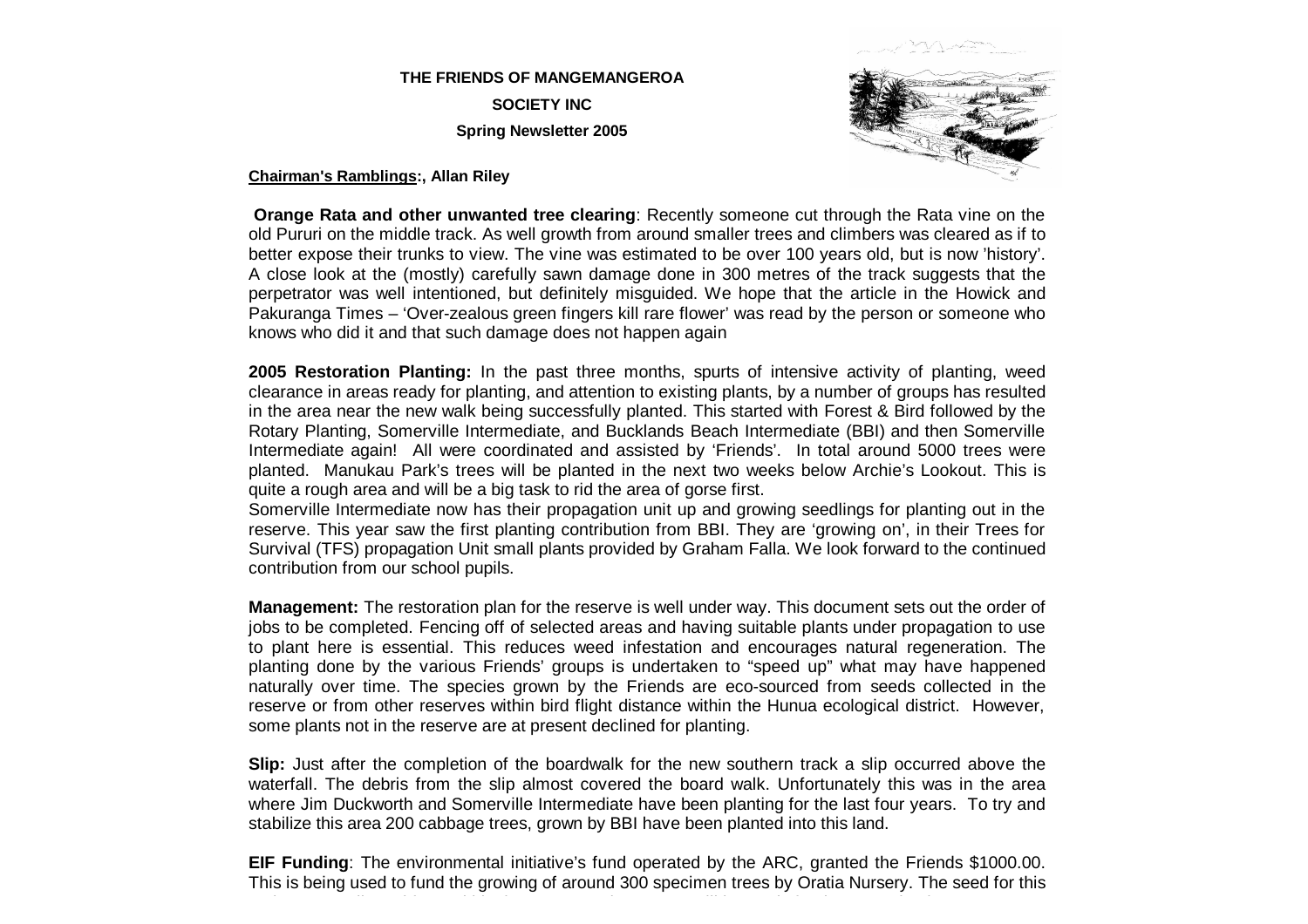The track **will be opened by Sir Barry Curtis on Saturday 29th October** in the afternoon. Manukau Parks will send out invitations and confirm the starting time. We look forward to seeing you there. Bring your walking shoes and enjoy the afternoon. Allan Riley

Chairman

**Track names:** What to call the tracks? As yet the middle and northern tracks are just that! We would appreciate any suggestions.

**Secretary:** We are still looking for a replacement for Stuart to be our secretary. We recognise that the job has become busier than anticipated and have broken it down into three roles:

- minute secretary for committee meetings: Jessica Pybus

- membership role. (This involves keeping the membership list updated and noting what contributions members are prepared to make, whether weeding, planting, guiding visitors etc) Sally Barclay

- **inwards and outwards** … …………… ..… . Could you keep track of enquiries received/reroute these to the persons responsible? It would suit a person with a computer, e-mail and Microsoft WORD competence to enable letters to be sent. If this is a role you are interested in, please let Sally Barclay know at ph: 534.6196.

#### **What's in flower**

Kowhai (a mass of yellow – best observed in close proximity on the oldest section of the track – look for yellow flowers on the ground under the huge old specimens through out the bush)

Rewarewa (New Zealand honeysuckle) many flowers form the raceme which can be found on the ground after a storm. These are the spunky things with sticky out stigmas, a deep red in colour, about the size of a small hand Fuschia (growing almost on the coast line)

Kawakawa (these look like candles

Rangiora (large fragrant white flower heads)

# **Bird of the Season: Shining Cuckoo or Pipiwharauroa**

Not much bigger than a sparrow, the shining cuckoo (Chalcites lucidus) still makes quite an impact on the local scene when it starts arriving, along with spring, in late August, its numbers building up through to October. The annual migration starts in the island groups around the Solomons, to which the cuckoo returns in late February.



First sign of the shining cuckoo's arrival is usually its clear, distinctive call, which has been likened to "Irish, Irish, Irish, Irish, Irish ste-e-ew," a call that is almost certain to be heard at Mangemangeroa and anywhere else that supports a population of grey warbler. Not being a nest-builder or care-giver the cuckoo finds the beautifully built warbler's nest to be the most commodious for its egg, while warblers Being small, well-camouflaged, shade-loving and often solitary, the shining cuckoo is less often seen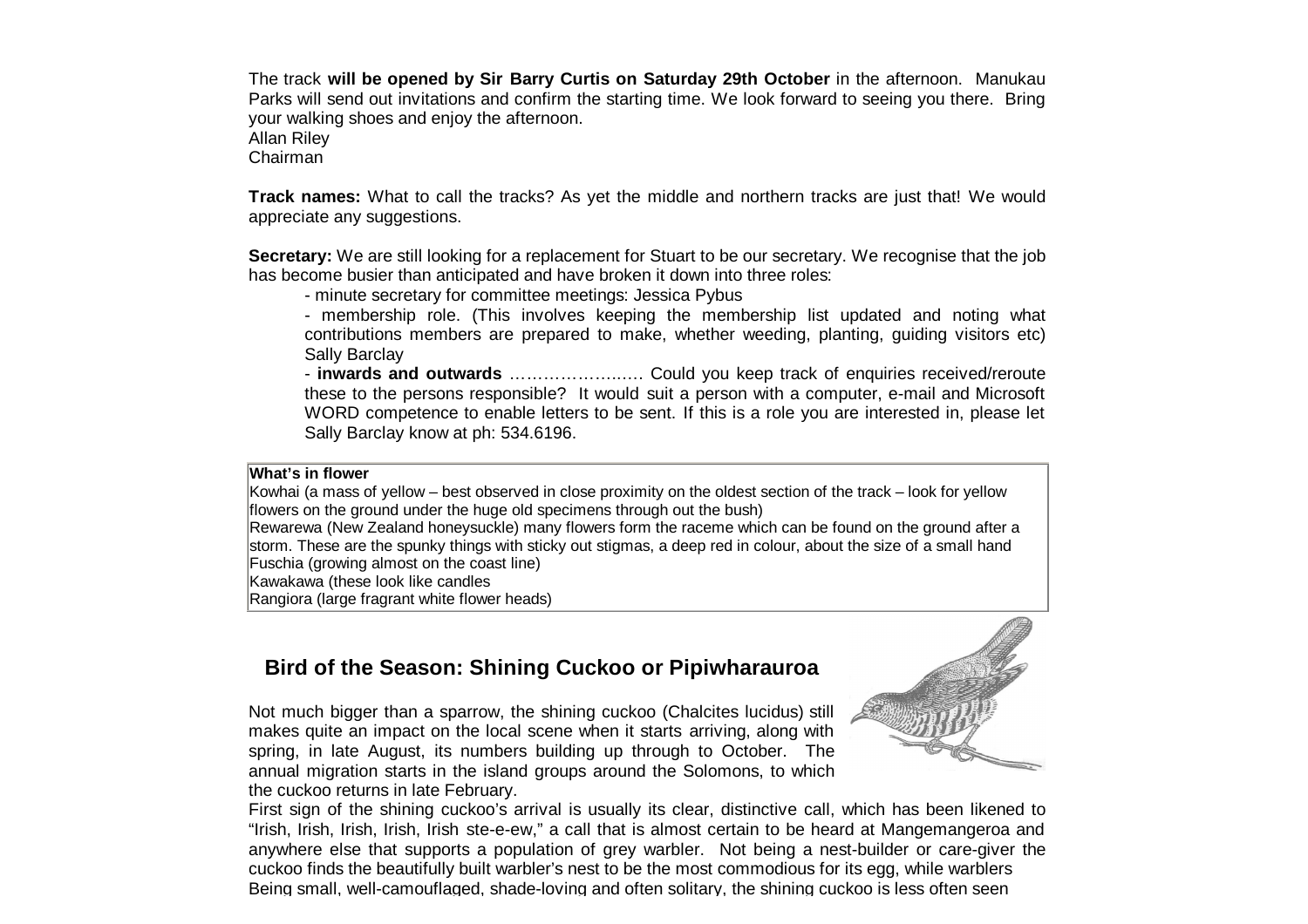## **Introducing Passive Parks Park ranger – Trudy McNie**

I am one of the two Parks Rangers for Passive Parks throughout eastern Manukau. The highlight of my current position is organising, liaising and working with volunteer groups. It is an exciting time to be involved as MCC is developing a Volunteer Strategy that will nurture the partnerships we have and acknowledge the enormous effort that the community puts into work for our environment.

Over the past years I have been employed in the fields of land management and natural resource conservation with local body authorities. My favourite job so far has been working and living on the Routeburn Track as a Hut Warden. I have also been employed as a Land Management Officer for Manawatu Wanganui Regional Council then as Parks and Reserves Project Manager for Works Infrastructure contracted to the Ruapehu District Council.

I have always had an interest in nature and farming – from the environment I grew up in (farming), to university study (B.Appl.Sc – Natural Resource Management) and now my career. I enjoy being out in the natural environment whether that be for leisure or work. I enjoy tramping, kayaking, social sports and raranga harakeke. I recently moved up to the big smoke from living most of my life in Taumarunui. 'Working' at Mangemangeroa is a real pleasure both in the natural environment and with the Friends Group and I look forward to many more tree plantings and bush walks with you all.

Trudy McNie Parks Field Officer Manukau Parks

# **Plant of the Season: Taraire by Sally Barclay**



In mature bush the straight, brownish white trunks of the tairaire extend some considerable distance before forming the branches which give



rise to the canopy. At present large purplish dupes lay on the ground under these trees. This fruit (drupe) is a favourite food of the wood pigeon (kereru).

.Underneath the taraire their crinkly leaves (shed all the year round) form a thick mat which warn of approaching footprints